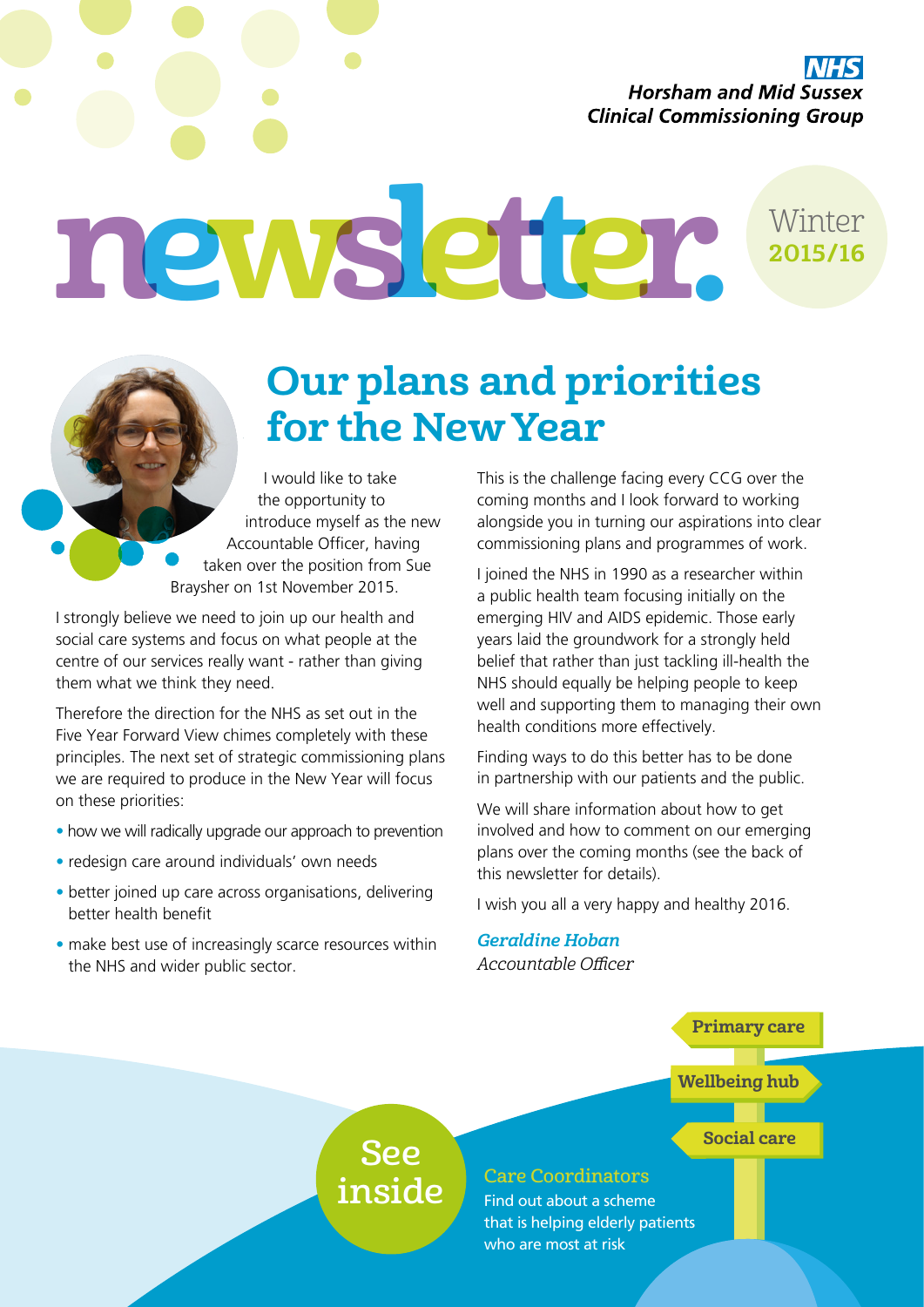# review update

#### 

"Having a stroke is like walking into a brick wall. You are going on with your life and suddenly everything stops."

## Putting Patients in Control

Crucial to the success of our review of diabetes care was to really understand what matters most to patients. We invited patients and carers to a series of workshop events to get their views on:

- What is important to you in how you receive information about your diabetes?
- What more could your GP practice do to help you in managing your condition?
- What support would you need outside of the GP practice to help you gain confidence in dealing with the challenges of diabetes?

They recognised that people with long term health conditions (specifically diabetes) have a responsibility to manage themselves, but felt that they couldn't do it without the right support and information at the right time.

Local GP and the CCG's Planned Care lead, Dr Karen Eastman, said: "When people feel more empowered to take control they do many things differently - they are more likely to quit smoking, take more exercise, lose weight and take their medication regularly. They also know when to seek help, which in return improves their health, by lowering their blood pressure/ cholesterol, improving their sugar control, for example, alongside enhancing their sense of wellbeing."

The CCG will use patient and carer feedback to ensure people with long term conditions feel more supported and confident in managing their conditions.

It has been shown that providing good quality care at home or in local facilities like GP surgeries really helps patients, particularly those with long term conditions to manage their health better.

Words spoken by a focus group member of a Sussex-wide review to transform stroke services aimed at saving more lives and boosting recovery. Over 500 patients, carers and members of the public shared their views through face to face interviews, surveys and focus groups.

We asked what they want to see from their services – from prevention, admission, assessment and treatment through to recovery and rehabilitation.

Dr Minesh Patel is Clinical Chair of the clinical reference group leading the Sussex Collaborative Stroke Review.

"We have seen from the redesign of stroke services in London that by focusing on a hyper acute stroke unit (HASU) you not only save more lives, but also improve the quality and speed of recovery for stroke patients and most importantly their outcomes," Dr Patel said.

"Our services have improved somewhat over the last couple of years, but they cannot necessarily sustain those achievements in the long-term in the way they are

"If the patient is coming out of hospital they are often vulnerable and sometimes unclear as to what is expected of

This year the CCG has been busy designing new services, checking existing services are functioning as they should and also ensuring any not performing have the issues identified and addressed. This year the budget looks to be just holding but the challenge for the future will be how to deliver more services to our growing and aging population whilst having tight budget constraints.

The CCG is currently looking at how future services can be delivered and what facilities we need to do this, whether it be a an ultrasound machine in a local GP practice or a Specialist Doctor holding clinics in a local facility. Having local services allows many more patients to be seen without the problems of having to make the journey to a major hospital, which can be a challenge at any age but even more so if you are frail or caring for a family member.

In the New Year the CCG will be looking to engage with the public on what services and facilities are required locally.



Crawley CCG and Horsham and Mid Sussex CCG are one of only five areas in the country running a pilot aimed at transforming the care of people living with a long term health condition.

The NHS Tailored Health Coaching Service is a new way of working to help you to achieve lifestyle changes - putting you in control.

> Health Coaches work with the patient and health, social care and wellbeing professionals to create joined-up care and help people to develop the knowledge,

**Simon Chandler, Lay Member for Public and Patient Engagement** 

## **Care Coordination Care Coordination Care Coordination**

A pilot scheme is helping elderly patients who are most at risk of hospital admission to stay well for longer in their home.

The Care Coordination pilot is aimed at the over 75's registered with most GP practices across Horsham and Mid Sussex. Care Co-ordinators help people access the right support in the community, not just from NHS services, but health and wellbeing hubs, voluntary and charity sectors, as well as social and primary care (GP and nursing care).

Maria Stack, based at Park Surgery, Horsham, explained the role: "When we first make contact with a patient we look at what is already in place, whether they have a good support network. Many people with long term conditions, and their carers, don't realise the support available in the community. Age UK and the Red Cross offer help with light household duties and transport to appointments. The Prevention Assessment Team is also hugely supportive, offering services to help people remain independent.

configured. They need redesigning to transform patient care to a level that matches or surpasses standards set elsewhere in the country.

"The best way to deliver the highest quality stroke care is to have the patient at a centre with the best equipment, the most highly trained clinicians with the best expertise, early in their treatment. This will reduce their time spent in a hospital unit and get them back to their home with support earlier, or into a rehabilitation centre depending on their circumstances.

"The evidence shows that the patient's outcome is greatly improved, even though the actual journey time by ambulance maybe slightly longer – there is a critical balance to be struck here and this is a major consideration for the review to get right."

Options for improvements will be reviewed by an independent panel against criteria, including feedback from patients, carers and the public about what matters most to them. Following this review, the clinical reference group will make recommendations to the CCGs.

**View our full engagement report, the review options and the Sussex-wide report through our website: www.horshamandmidsussexccg.nhs.uk – click the 'Get Involved' tab, select 'Stroke Services'.**

them. They may need help to book appointments, amend their medications and be anxious about coping with reduced mobility. Care

coordinators give reassurance, they can arrange appointments, help clarify medication differences and make referrals to Occupational Therapists and Physiotherapists, making the patient safer in their own home.

**Ask your GP surgery about Care Coordinators – they might be able to help you.**

# Tailored Health Coaching

skills and confidence to manage their own health conditions.

CCG Clinical Director, Dr Karen Eastman, said: "Coaching helps people identify what's important to them, not what we think is important for them. The Coach then works with that person to identify goals, whether they're directly related to health, or to someone's psychological, housing, financial or carer support needs, into readily achievable plans which nourishes that person's success in self-management.

**Find out more on our website: www.horshamandmidsussexccg.nhs.uk ' Your health' tab, select 'Health Coaches'.**

# Patients' Voice